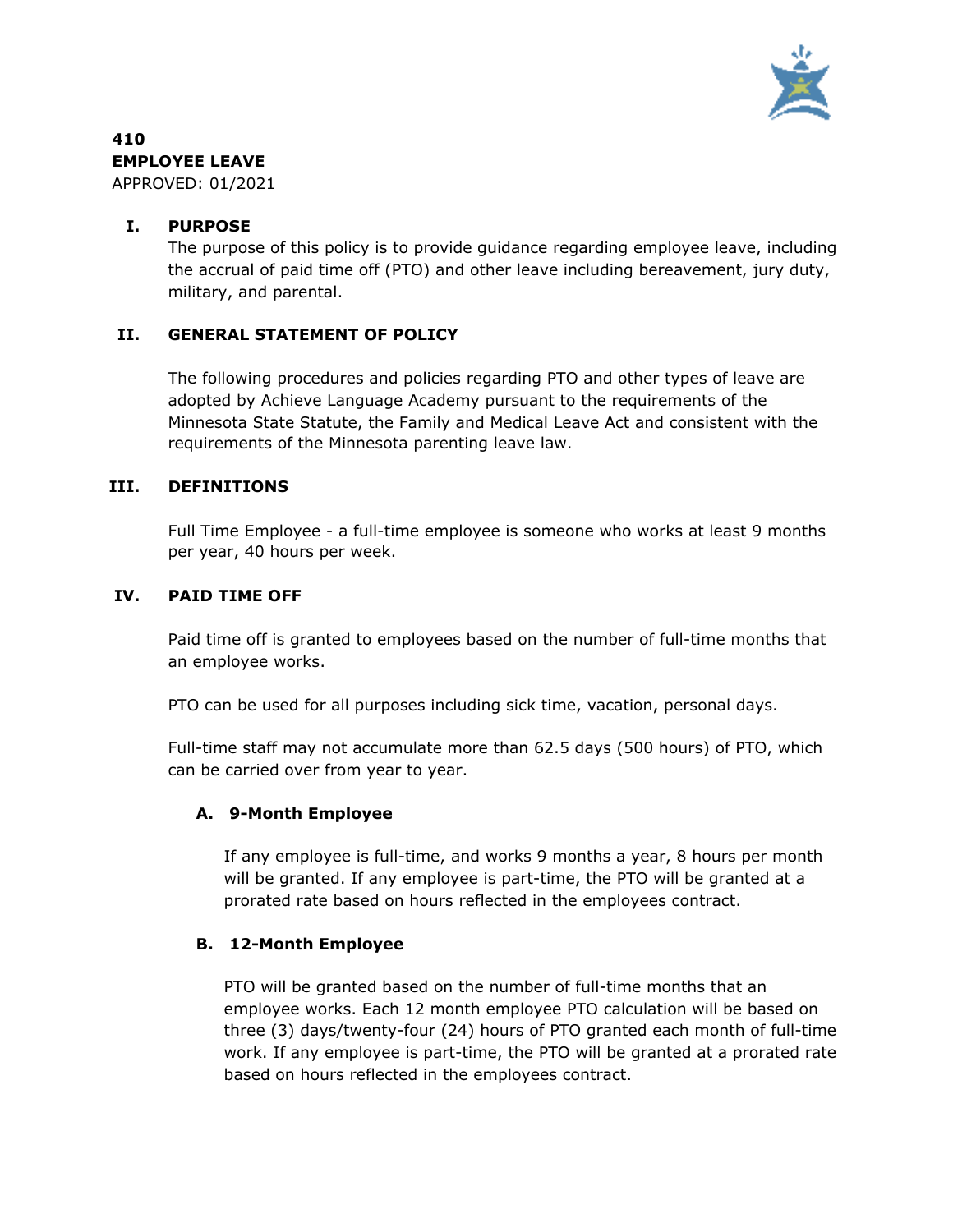

12 month employees will also have a 13th month each year to use PTO. All PTO above 500 hours still reflected in the employees bank will be removed on August 1 of each year.

# **C. Accrued Paid Time Off Limit**

Employees may retain no more than 500 hours of Paid Time Off (PTO) at any time. If a current employee has more than 500 hours of PTO, they must work to reduce the number of hours to 500. This may be done through either the use of PTO hours for personal leave, or through a buy back of PTO, the specifics of which are detailed in the following section.

### **D. Paid Time Off Buy Back**

An employee with 500 or fewer hours of PTO may buy back up to ten (10) days or 80 hours per year. The opportunity to buy back days of PTO will be offered twice per year in December and June.

An employee with greater than 500 hours of PTO must either buy back or use an additional ten (10) days or 80 hours per year to assist the employee with reducing their PTO hours to under 500 without losing any of their accrued time. The opportunity to buy back days of PTO will be offered twice per year in December and June.

# **E. Paid Time Off Payout for Resignation or Retirement**

Employees who resign with at least two weeks notice of their resignation, or who leave involuntarily, will be paid out their total number of accrued PTO hours at the full daily rate.

Employees who retire with at least two weeks notice of the retirement will be paid out their total number of accrued PTO hours at the full daily rate.

# **V. BEREAVEMENT LEAVE**

A leave of absence with pay, from 1(one) to 5 (five) days will be granted because of the death of an employee's family member or significant person. *All leaves shall be determined at the discretion of the administrator.* Bereavement Leave will not be deducted from accrued personal leave.

# **VI. JURY DUTY/COURT APPEARANCE**

A full-time employee who is required to serve as a juror will be granted leave, as set forth below, while serving on jury duty. A full-time employee required to appear in court as a result of involvement in matters related to school duties will be granted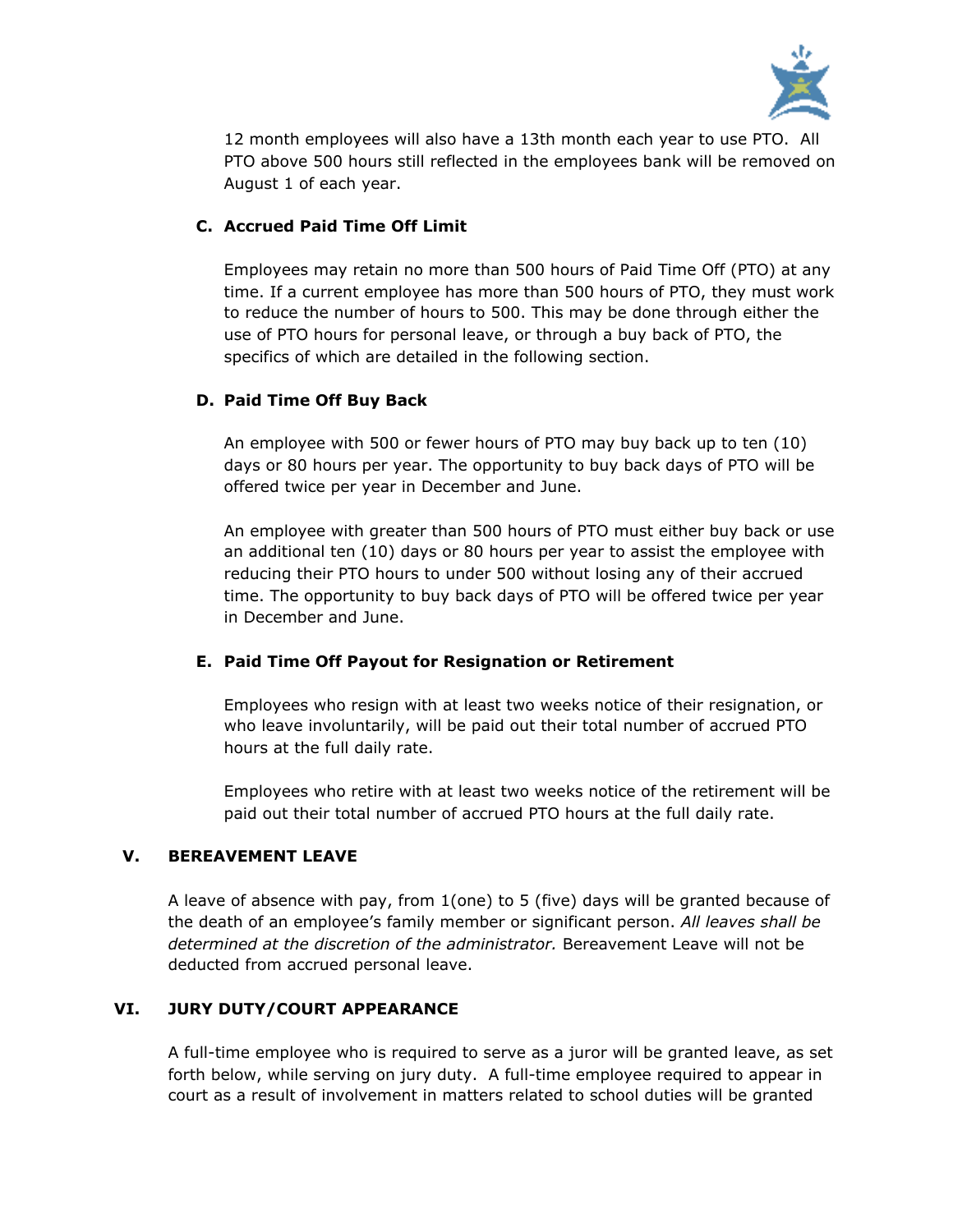

leave with pay to participate in such activities, provided the case is not the result of litigation undertaken by the full-time employee against Achieve Language Achieve. Achieve Language Achieve will pay the difference between the employee's daily pay and per diem amount for a period of two weeks.

## **VII. MILITARY LEAVE**

A full-time employee who is a member of the Military Reserve or National Guard may take a leave without pay for military leave and training as governed by MS 193.26 and MS 193.261.

### **VIII. PARENTAL LEAVE**

Any full-time employee who has worked for the School for 12 months has the right to receive a child care leave of absence, without pay, for up to twelve (12) months for the purpose of maternity, paternity, adoption, foster care or medical care of a dependent child. An employee may request a leave that utilizes intermittent blocks of time or reduces the normal weekly or daily work schedule-subject to approval by the School. (Any intermittent leave would not extend beyond the school year in which the leave is requested.) Any full-time employee on a childcare leave has the right to utilize accrued paid leave of up to 30 days during the leave period.

The full-time employee shall submit a written request for child care leave, indicating the beginning date and approximate ending date, to the Achieve Language Academy administrator not less than thirty (30) days prior to the intended commencement of such leaves, except in an emergency. A full-time employee who returns from childcare leave will retain previous experience credit and any unused leave accumulated prior to the commencement of the childcare leave.

Every attempt will be made to reinstate the employee to the same position held prior to the leave, if the position remains available. If the position is not available the employee may be offered an "equivalent" position as determined by the School. A full-time employee will not accrue experience credit or sick leave and personal leave days during the period of absence for childcare.

# **A. LEAVE ENTITLEMENT**

# **1. Twelve-Week Leave under Federal Law**

a) "Eligible employee" is an employee who has been employed by Achieve Language Academy for at least 12 months, has worked at least 1,250 hours during the 12-month period immediately preceding the commencement of the leave, and works at or reports to a work site where 50 or more employees are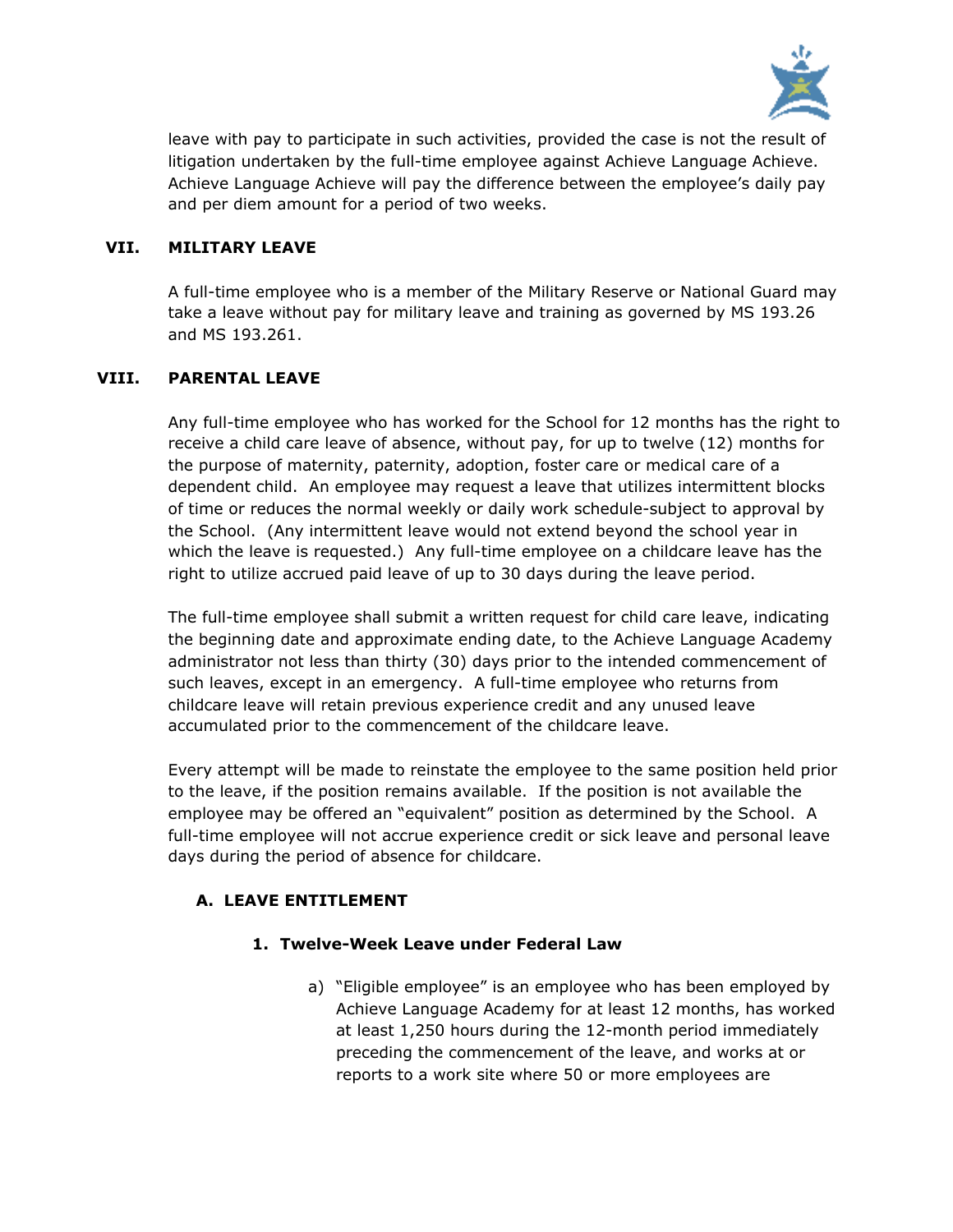

employed by Achieve Language Academy within 75 miles of the work site.

- b) Eligible employees are entitled to a total of 12 workweeks of unpaid family or medical leave during the applicable 12-month period as defined below.
- c) Leave may only be taken for one or more of the following reasons in accordance with applicable law:
	- (1) Birth of the employee's child and to care for the newborn child;
	- (2) Placement of an adopted or foster child with the employee and to care for the newly placed child;
	- (3) To care for the employee's spouse, son, daughter, or parent with serious health conditions; and/or
	- (4) The employee's serious health condition makes the employee unable to perform the functions of the employee's job.
- d) For the purposes of this policy, "year" is defined as a rolling 12-month period measured backward from the date an employee uses any leave.
- e) A "serious health condition" typically requires either inpatient care or continuing treatment by or under the supervision of a healthcare provider, as defined by applicable law. Family and medical leave generally is not intended to cover short-term conditions for which treatment and recovery are very brief.
- f) Eligible spouses employed by Achieve Language Academy are limited to a combined total of twelve weeks leave during any 12-month period for the birth or adoption of a child, the placement of a child for foster care or to care for a parent. Employer paid benefits are paid by the employer for a total of twelve weeks only. This limitation for spouses employed by Achieve Language Academy does not apply to leave taken by one spouse to care for the other spouse who is seriously ill, to care for a child with serious health conditions, or because of the employee's own serious health condition.
- g) Depending on the type of leave, intermittent or reduced schedule leave may be granted at the discretion of Achieve Language Academy or when medically necessary. However, part-time employees are only eligible for a pro-rata portion of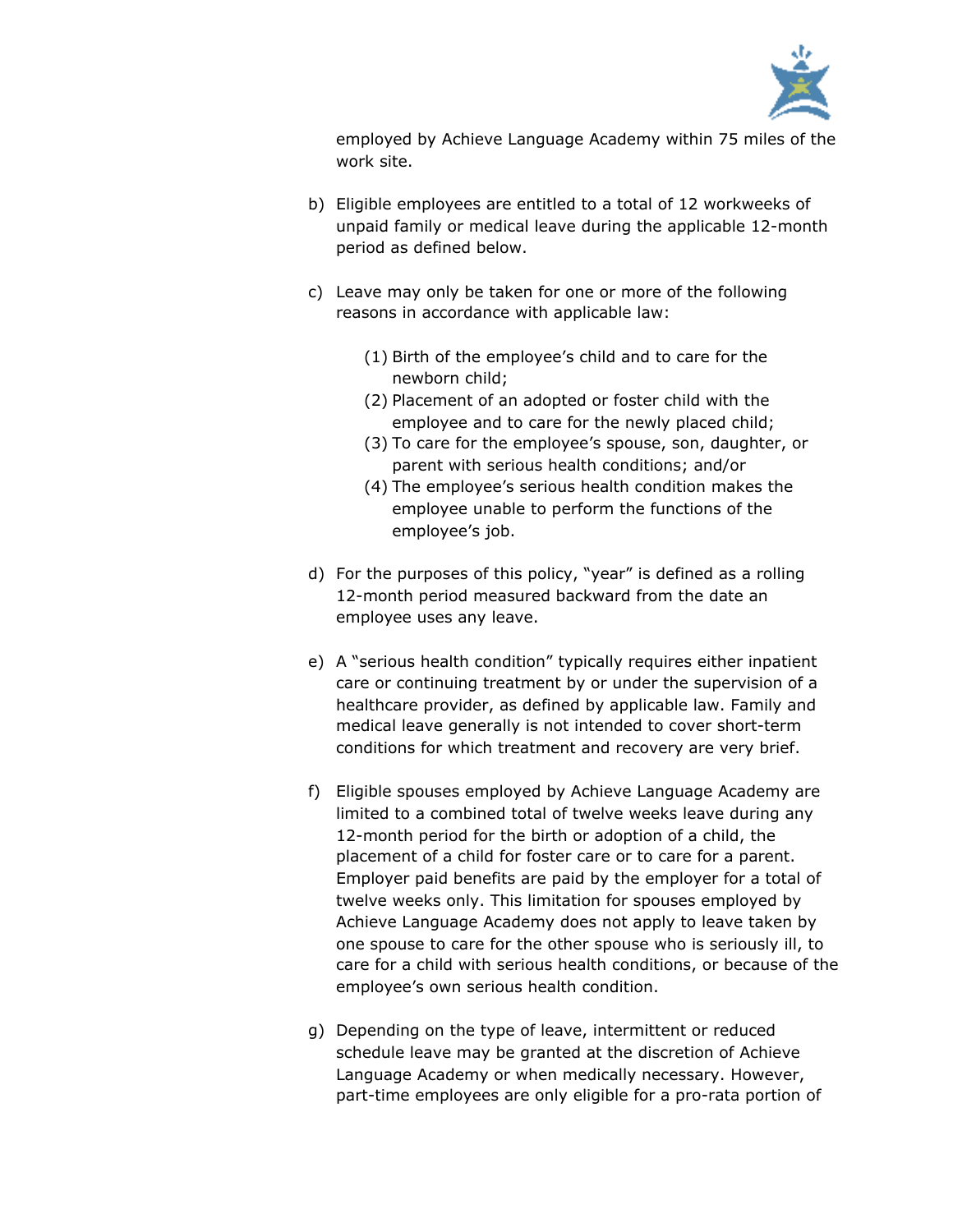

leave to be used on an intermittent or reduced schedule, based on their average hours worked per week. Where an intermittent or reduced schedule leave is foreseeable based on planned medical treatment, Achieve Language Academy may transfer the employee temporarily to an available alternative position for which the employee is qualified, which better accommodates recurring periods of leave, and which has equivalent pay and benefits.

- h) If an employee requests a leave for the serious health condition of the employee or the employee's spouse, child, or parent, the employee will be required to submit sufficient medical certification. The employee must submit the medical certification within 15 days from the date of the request or as soon as practicable under the circumstances.
- i) If Achieve Language Academy has reason to doubt the validity of a health care provider's/treating physician's certification, it may require a second opinion at Achieve Language Academy's expense. If the opinions of the first and second health care providers differ, Achieve Language Academy may require certification from a third health care provider at Achieve Language Academy's expense. An employee may also be required to present a certification from a health care provider indicating that the employee is able to return to work.
- j) Requests for medical leave, certified by a treating physician, shall be made to the Director of Achieve Language Academy. Employees must give 30 days' written notice of a request for a leave of absence. Employees are expected to make a reasonable effort to schedule leaves resulting from planned medical treatment so as not to unduly disrupt the operations of Achieve Language Academy.
- k) During the period of a leave permitted under this policy, Achieve Language Academy will provide health insurance under its group health plan under the same conditions coverage would have been provided had the employee not taken the leave. The employee will be responsible for payment of the employee contribution to continue group health insurance coverage during the leave. An employee's failure to make necessary and timely contributions may result in termination of coverage.
- l) Achieve Language Academy may request or require the employee to substitute accrued paid leave for any portion of the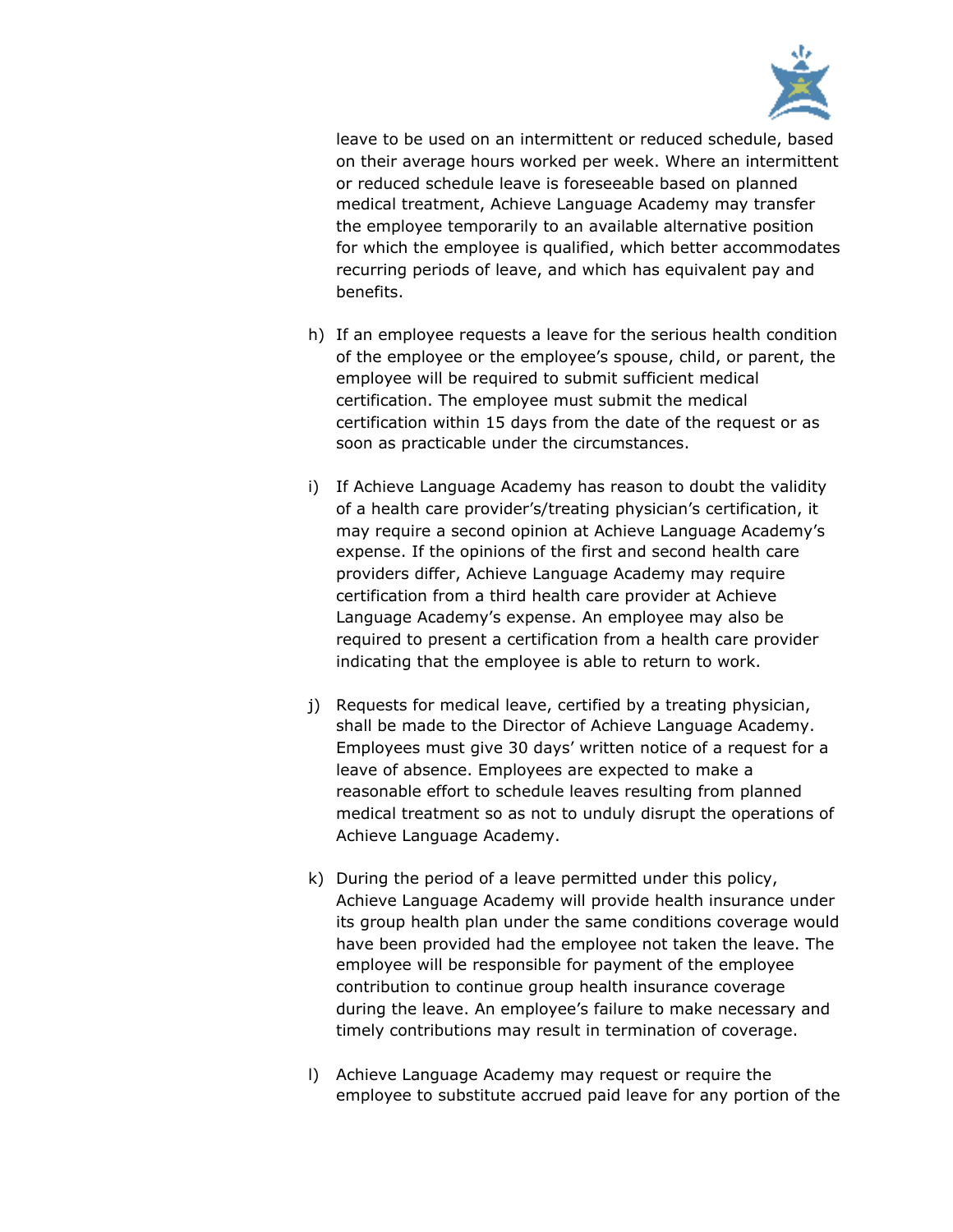

12-week period. Employees may be allowed to substitute paid leave for unpaid leave by meeting the requirements set out in the administrative directives and guidelines as stated in the Achieve Language Academy Employee Handbook. Employees eligible for leave must comply with the family and medical leave directives and guidelines before starting their leave. It shall be the responsibility of the Director to develop directives and guidelines as necessary to implement this policy. Such directives and guidelines shall be submitted to the school board for annual review. Achieve Language Academy shall comply with written notice requirements as set forth in federal regulations.

- m) Employees returning from a leave permitted under this policy are eligible for reinstatement in the same or an equivalent position as provided by law. However, the employee has no greater right to reinstatement or to other benefits and conditions of employment than if the employee had been continuously employed during the leave.
- n) An employee who does not return to work after leave may, in some situations, be required to reimburse Achieve Language Academy for the cost of the employer paid health plan premiums.
- o) The provisions of this policy are intended to comply with applicable law, including the Family and Medical Leave Act of 1993 ("FMLA") and applicable regulations. Any terms used from the FMLA will have the same meaning as defined by that Act and/or applicable regulations. To the extent that this policy is ambiguous or contradicts applicable law, the language of the applicable law will prevail.

# **2. Twelve-Week Leave under the Minnesota Parenting Leave Act**

- a) An employee who does not qualify for parenting leave under Paragraph VIII A1 above, may qualify for a 12 week unpaid leave under the Minnesota Parenting Leave Act. This leave is available to regular fulltime and part-time employees who have been employed by Achieve Language Academy for at least 12 months, have worked at least half time during the past 12 months, and have worked at or reported to a work site that has 21 or more employees.
- b) Leave may be taken by: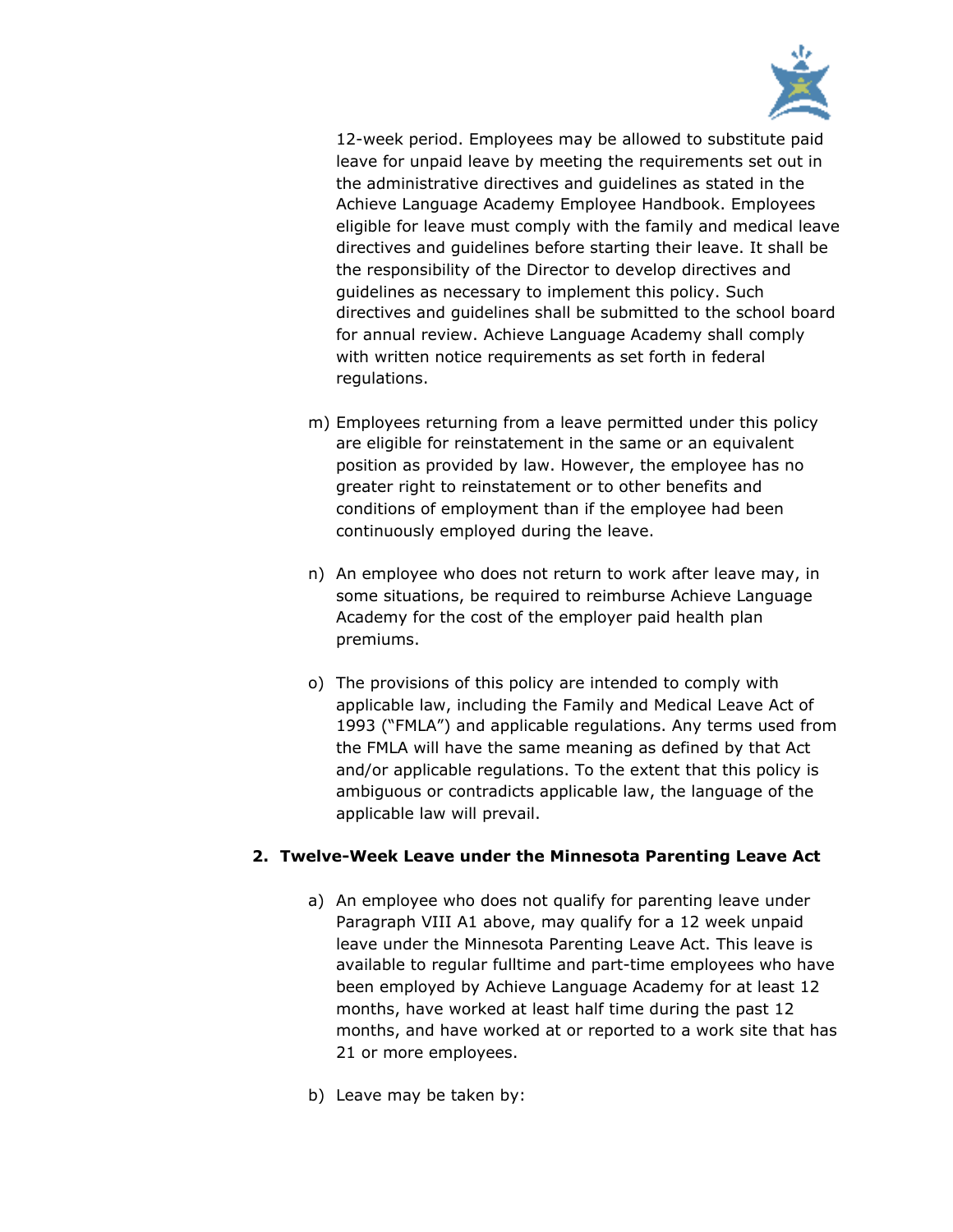

- (1) A biological or adoptive parent in conjunction with the birth or adoption of a child;
- (2) A female employee for prenatal care or incapacity due to pregnancy, childbirth or related health conditions.
- c) This leave is separate from the family and medical leave under federal law as described above. The leave may be reduced by any period of paid parental leave, disability leave, medical leave or accrued PTO provided by Achieve Language Academy so that the total leave does not exceed 12 weeks unless agreed to by the employer.
- d) The leave taken under this section shall begin at a time requested by the employee. An employee who plans to take leave under this section must give the Achieve Language Academy reasonable notice of the date the leave shall commence and the estimated duration of the leave.
- e) Leave is unpaid unless the employee uses available paid time off under the terms applicable to that benefit. If applicable, an employee who receives group insurance may retain the same insurance that applied before the leave commenced.
	- (1) To continue coverage employees must continue to pay both employee and employer contributions throughout the duration of leave.
	- (2) Employees who are not receiving paychecks from which deductions may be made must send the full premium to Achieve Language Academy either in advance, or in installments by each payday for which the full contribution to the premium is due.
	- (3) Failure to pay the associate contribution may result in cancellation of coverage.
- f) For leave taken by a biological or adoptive parent in conjunction with the birth or adoption of a child, the leave must begin within 12 months of the birth or the adoption. In the case where the child must remain in the hospital longer than the mother, the leave must begin within 12 months after the child leaves the hospital.